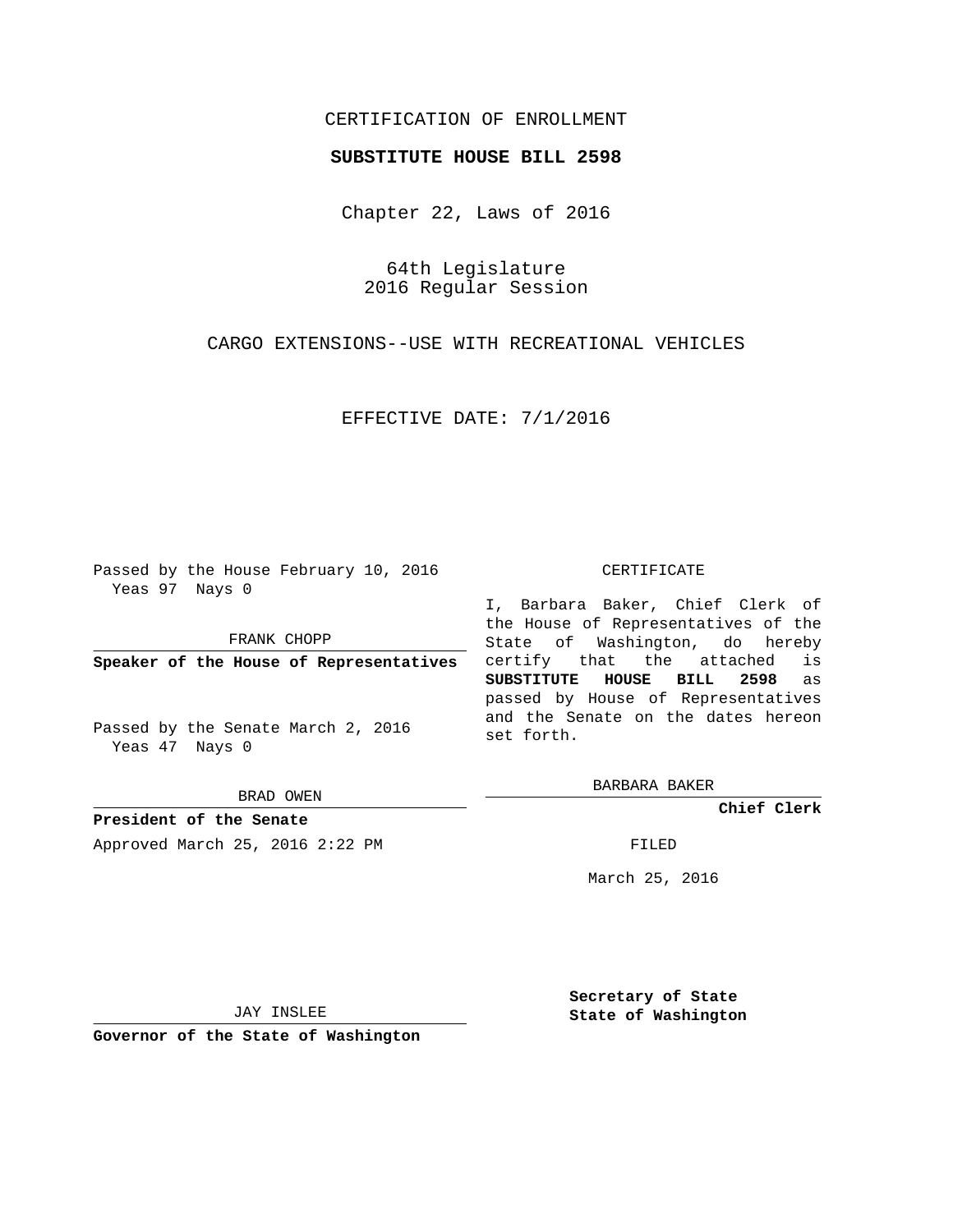## **SUBSTITUTE HOUSE BILL 2598**

Passed Legislature - 2016 Regular Session

**State of Washington 64th Legislature 2016 Regular Session By** House Transportation (originally sponsored by Representatives Orcutt and Clibborn)

READ FIRST TIME 02/05/16.

 AN ACT Relating to authorizing the use of certain cargo extensions that connect to a recreational vehicle frame; amending RCW 46.04.620, 46.37.050, 46.37.340, 46.37.500, and 46.44.037; adding a new section to chapter 46.04 RCW; creating a new section; and 5 providing an effective date.

BE IT ENACTED BY THE LEGISLATURE OF THE STATE OF WASHINGTON:

 NEW SECTION. **Sec. 1.** It is the intent of the legislature to ensure that a cargo-carrying extension on the rear of a motor home or travel trailer must safely carry the weight of the cargo by requiring, if necessary, that the unit have an axle and two wheels, acting as a tag axle, to accommodate the weight and size of the cargo.

 **Sec. 2.** RCW 46.04.620 and 1974 ex.s. c 76 s 3 are each amended 14 to read as follows:

 "Trailer" includes every vehicle without motive power designed for being drawn by or used in conjunction with a motor vehicle constructed so that no appreciable part of its weight rests upon or is carried by such motor vehicle, but does not include a municipal 19 transit vehicle, or any portion thereof. <u>"Trailer" does not include a</u> cargo extension.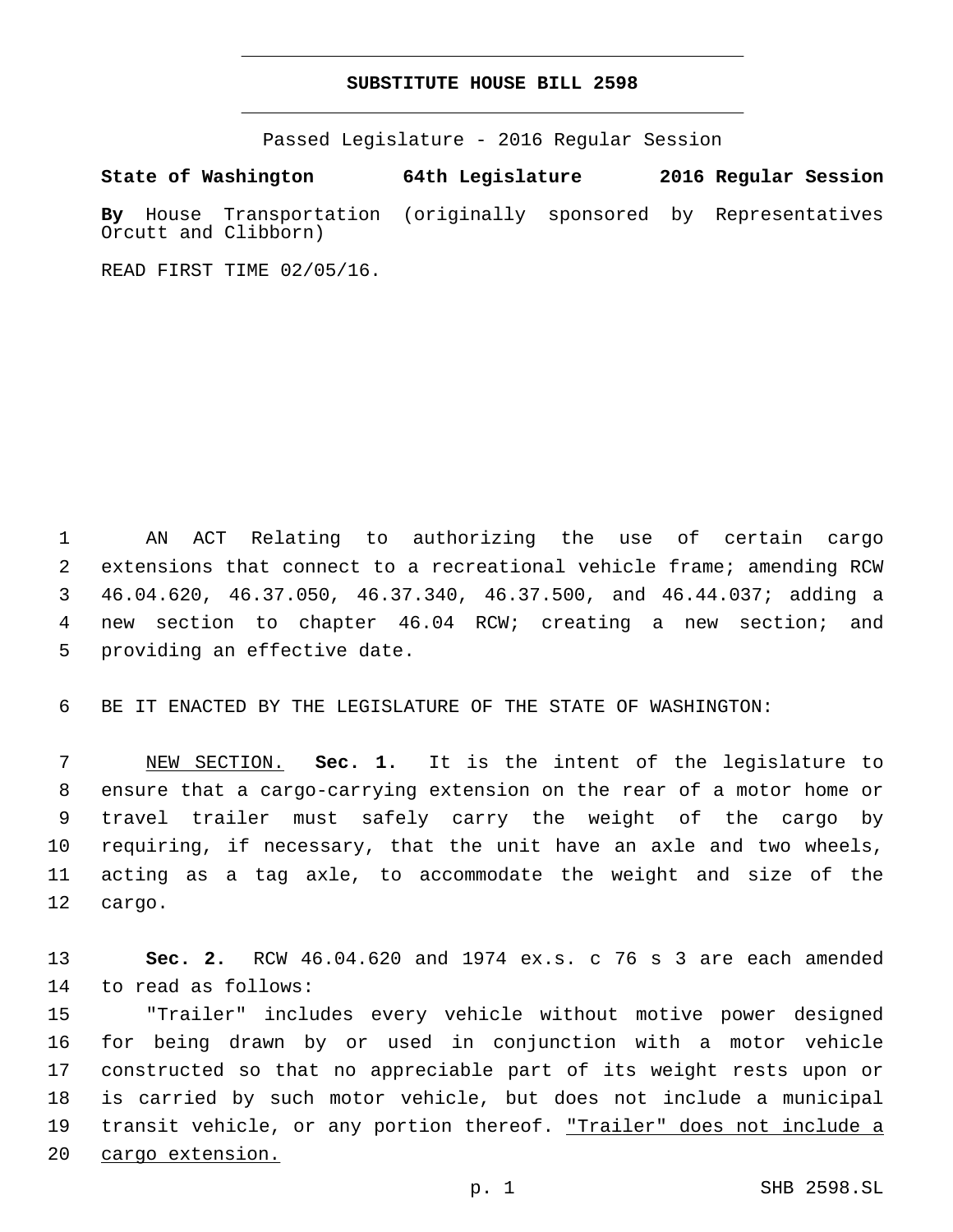NEW SECTION. **Sec. 3.** A new section is added to chapter 46.04 2 RCW to read as follows:

 "Cargo extension" means a device that connects to the left and right side of a motor home or travel trailer frame and (1) becomes part of the frame, (2) does not pivot on a hitch, and (3) has an axle with two wheels, acting as a tag axle, to safely carry the weight of 7 the cargo.

 **Sec. 4.** RCW 46.37.050 and 1977 ex.s. c 355 s 5 are each amended 9 to read as follows:

 (1) After January 1, 1964, every motor vehicle, trailer, cargo 11 extension, semitrailer, and pole trailer, and any other vehicle which is being drawn at the end of a combination of vehicles, shall be equipped with at least two tail lamps mounted on the rear, which, when lighted as required in RCW 46.37.020, shall emit a red light plainly visible from a distance of one thousand feet to the rear, except that passenger cars manufactured or assembled prior to January 1, 1939, shall have at least one tail lamp. On a combination of vehicles only the tail lamps on the rearmost vehicle need actually be seen from the distance specified. On vehicles equipped with more than one tail lamp, the lamps shall be mounted on the same level and as 21 widely spaced laterally as practicable.

 (2) Every tail lamp upon every vehicle shall be located at a height of not more than seventy-two inches nor less than fifteen 24 inches.

 (3) Either a tail lamp or a separate lamp shall be so constructed and placed as to illuminate with a white light the rear registration plate and render it clearly legible from a distance of fifty feet to the rear. Any tail lamp or tail lamps, together with any separate lamp or lamps for illuminating the rear registration plate, shall be so wired as to be lighted whenever the head lamps or auxiliary 31 driving lamps are lighted.

 **Sec. 5.** RCW 46.37.340 and 1989 c 221 s 1 are each amended to 33 read as follows:

 Every motor vehicle, trailer, semitrailer, and pole trailer, and any combination of such vehicle operating upon a highway within this state shall be equipped with brakes in compliance with the 37 requirements of this chapter.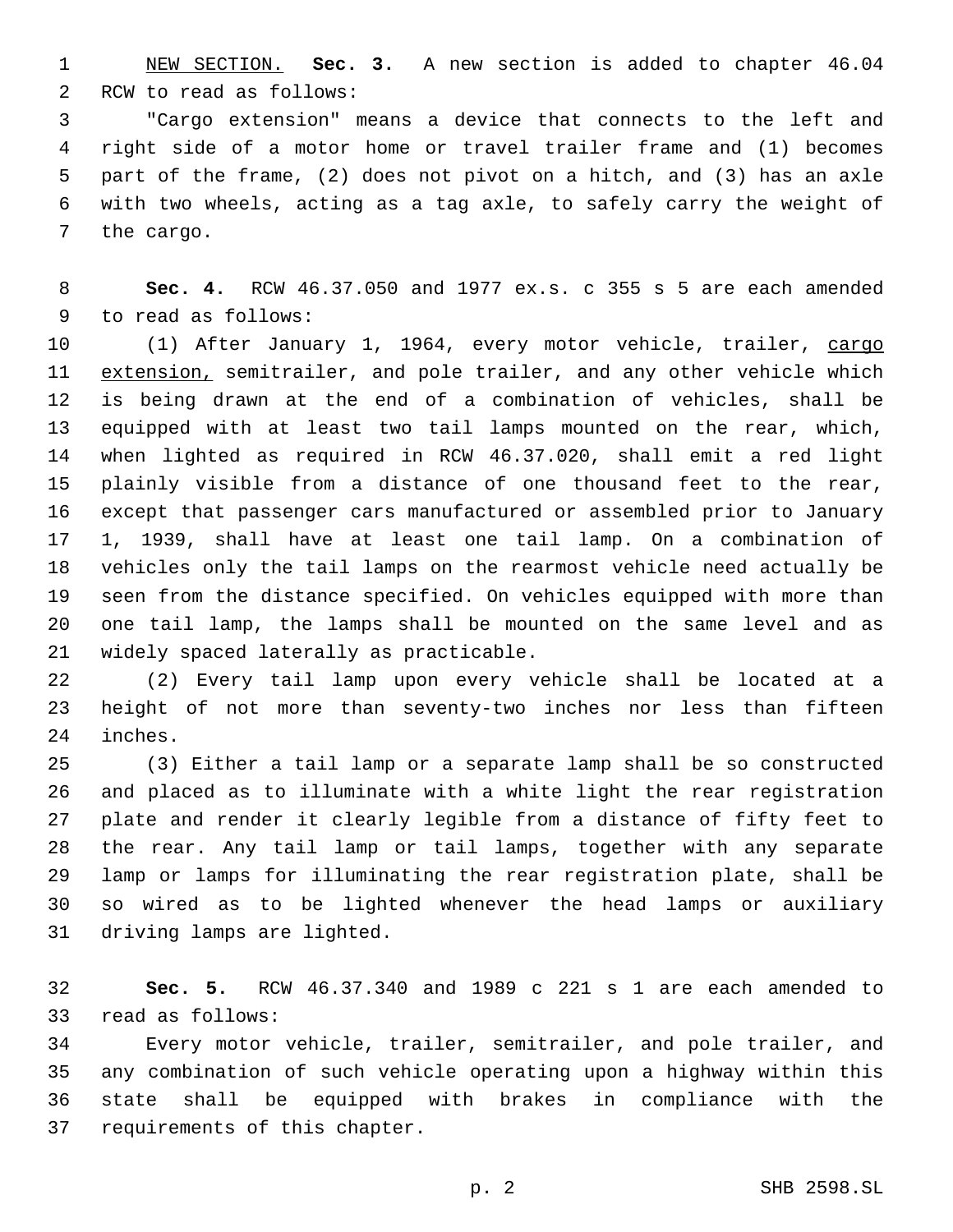(1) Service brakes—adequacy. Every such vehicle and combination of vehicles, except special mobile equipment as defined in RCW 46.04.552, shall be equipped with service brakes complying with the performance requirements of RCW 46.37.351 and adequate to control the movement of and to stop and hold such vehicle under all conditions of loading, and on any grade incident to its operation.

 (2) Parking brakes—adequacy. Every such vehicle and combination of vehicles shall be equipped with parking brakes adequate to hold the vehicle on any grade on which it is operated, under all conditions of loading, on a surface free from snow, ice, or loose material. The parking brakes shall be capable of being applied in conformance with the foregoing requirements by the driver's muscular effort or by spring action or by equivalent means. Their operation may be assisted by the service brakes or other source of power provided that failure of the service brake actuation system or other power assisting mechanism will not prevent the parking brakes from being applied in conformance with the foregoing requirements. The parking brakes shall be so designed that when once applied they shall remain applied with the required effectiveness despite exhaustion of any source of energy or leakage of any kind. The same brake drums, brake shoes and lining assemblies, brake shoe anchors, and mechanical brake shoe actuation mechanism normally associated with the wheel brake assemblies may be used for both the service brakes and the parking brakes. If the means of applying the parking brakes and the service brakes are connected in any way, they shall be so constructed that failure of any one part shall not leave the vehicle without 27 operative brakes.

 (3) Brakes on all wheels. Every vehicle shall be equipped with 29 brakes acting on all wheels except:

 (a) Trailers, cargo extensions, semitrailers, or pole trailers of a gross weight not exceeding three thousand pounds, provided that:

 (i) The total weight on and including the wheels of the trailer or trailers or cargo extension shall not exceed forty percent of the gross weight of the towing vehicle when connected to the trailer or 35 trailers; and

 (ii) The combination of vehicles consisting of the towing vehicle and its total towed load, is capable of complying with the 38 performance requirements of RCW 46.37.351;

 (b) Trailers, semitrailers, or pole trailers manufactured and assembled prior to July 1, 1965, shall not be required to be equipped

p. 3 SHB 2598.SL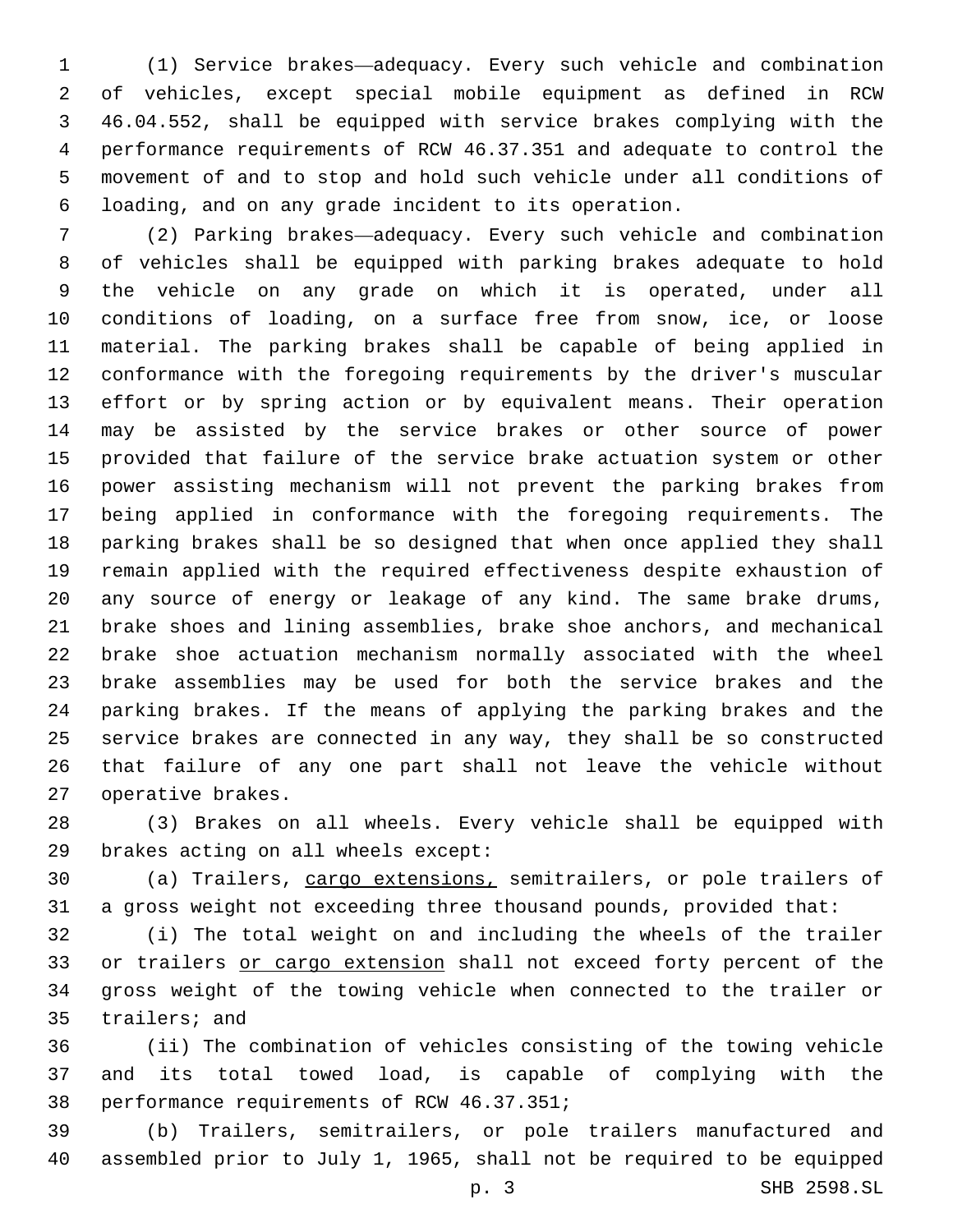with brakes when the total weight on and including the wheels of the 2 trailer or trailers does not exceed two thousand pounds;

 (c) Any vehicle being towed in driveaway or towaway operations, provided the combination of vehicles is capable of complying with the 5 performance requirements of RCW 46.37.351;

 (d) Trucks and truck tractors manufactured before July 25, 1980, and having three or more axles need not have brakes on the front wheels, except that when such vehicles are equipped with at least two steerable axles, the wheels of one steerable axle need not have brakes. Trucks and truck tractors manufactured on or after July 25, 1980, and having three or more axles are required to have brakes on the front wheels, except that when such vehicles are equipped with at least two steerable axles, the wheels of one steerable axle need not have brakes. Such trucks and truck tractors may be equipped with an automatic device to reduce the front-wheel braking effort by up to fifty percent of the normal braking force, regardless of whether or not antilock system failure has occurred on any axle, and:

 (i) Must not be operable by the driver except upon application of the control that activates the braking system; and

 (ii) Must not be operable when the pressure that transmits brake control application force exceeds eighty-five pounds per square inch (psi) on air-mechanical braking systems, or eighty-five percent of the maximum system pressure in vehicles utilizing other than 24 compressed air.

 All trucks and truck tractors having three or more axles must be capable of complying with the performance requirements of RCW  $27, 46.37.351i$ 

 (e) Special mobile equipment as defined in RCW 46.04.552 and all vehicles designed primarily for off-highway use with braking systems which work within the power train rather than directly at each wheel;

 (f) Vehicles manufactured prior to January 1, 1930, may have 32 brakes operating on only two wheels.

 (g) For a forklift manufactured after January 1, 1970, and being towed, wheels need not have brakes except for those on the rearmost axle so long as such brakes, together with the brakes on the towing vehicle, shall be adequate to stop the combination within the 37 stopping distance requirements of RCW 46.37.351.

 (4) Automatic trailer brake application upon breakaway. Every trailer, semitrailer, and pole trailer equipped with air or vacuum actuated brakes and every trailer, semitrailer, and pole trailer with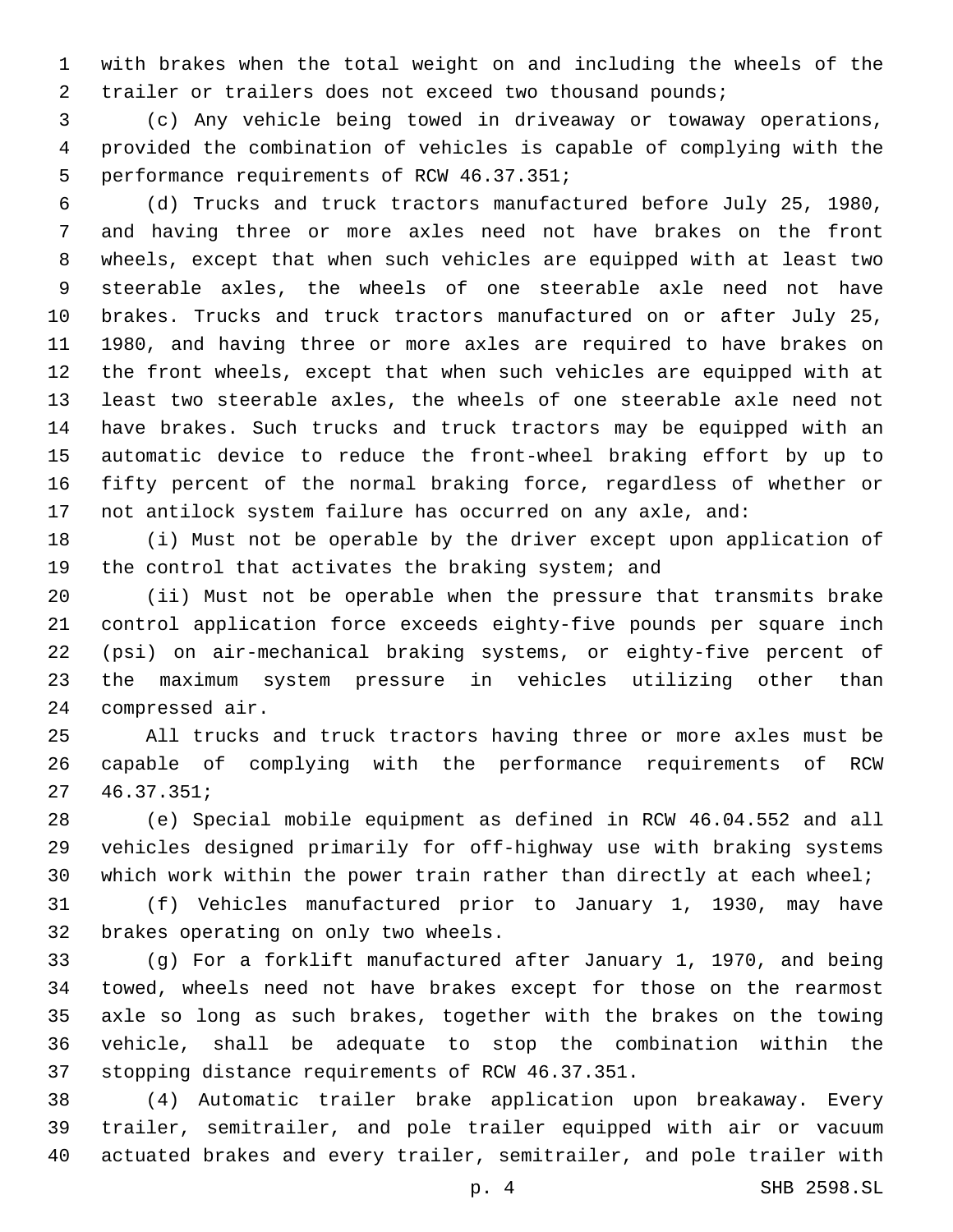a gross weight in excess of three thousand pounds, manufactured or assembled after January 1, 1964, shall be equipped with brakes acting on all wheels and of such character as to be applied automatically and promptly, and remain applied for at least fifteen minutes, upon 5 breakaway from the towing vehicle.

 (5) Tractor brakes protected. Every motor vehicle manufactured or assembled after January 1, 1964, and used to tow a trailer, semitrailer, or pole trailer equipped with brakes, shall be equipped with means for providing that in case of breakaway of the towed vehicle, the towing vehicle will be capable of being stopped by the 11 use of its service brakes.

 (6) Trailer air reservoirs safeguarded. Air brake systems installed on trailers manufactured or assembled after January 1, 1964, shall be so designed that the supply reservoir used to provide air for the brakes shall be safeguarded against backflow of air from 16 the reservoir through the supply line.

17 (7) Two means of emergency brake operation.

 (a) Air brakes. After January 1, 1964, every towing vehicle equipped with air controlled brakes, in other than driveaway or towaway operations, and all other vehicles equipped with air controlled brakes, shall be equipped with two means for emergency application of the brakes. One of these means shall apply the brakes automatically in the event of a reduction of the vehicle's air supply to a fixed pressure which shall be not lower than twenty pounds per square inch nor higher than forty-five pounds per square inch. The other means shall be a manually controlled device for applying and releasing the brakes, readily operable by a person seated in the driving seat, and its emergency position or method of operation shall be clearly indicated. In no instance may the manual means be so arranged as to permit its use to prevent operation of the automatic means. The automatic and the manual means required by this section 32 may be, but are not required to be, separate.

 (b) Vacuum brakes. After January 1, 1964, every towing vehicle used to tow other vehicles equipped with vacuum brakes, in operations other than driveaway or towaway operations, shall have, in addition to the single control device required by subsection (8) of this section, a second control device which can be used to operate the brakes on towed vehicles in emergencies. The second control shall be independent of brake air, hydraulic, and other pressure, and independent of other controls, unless the braking system be so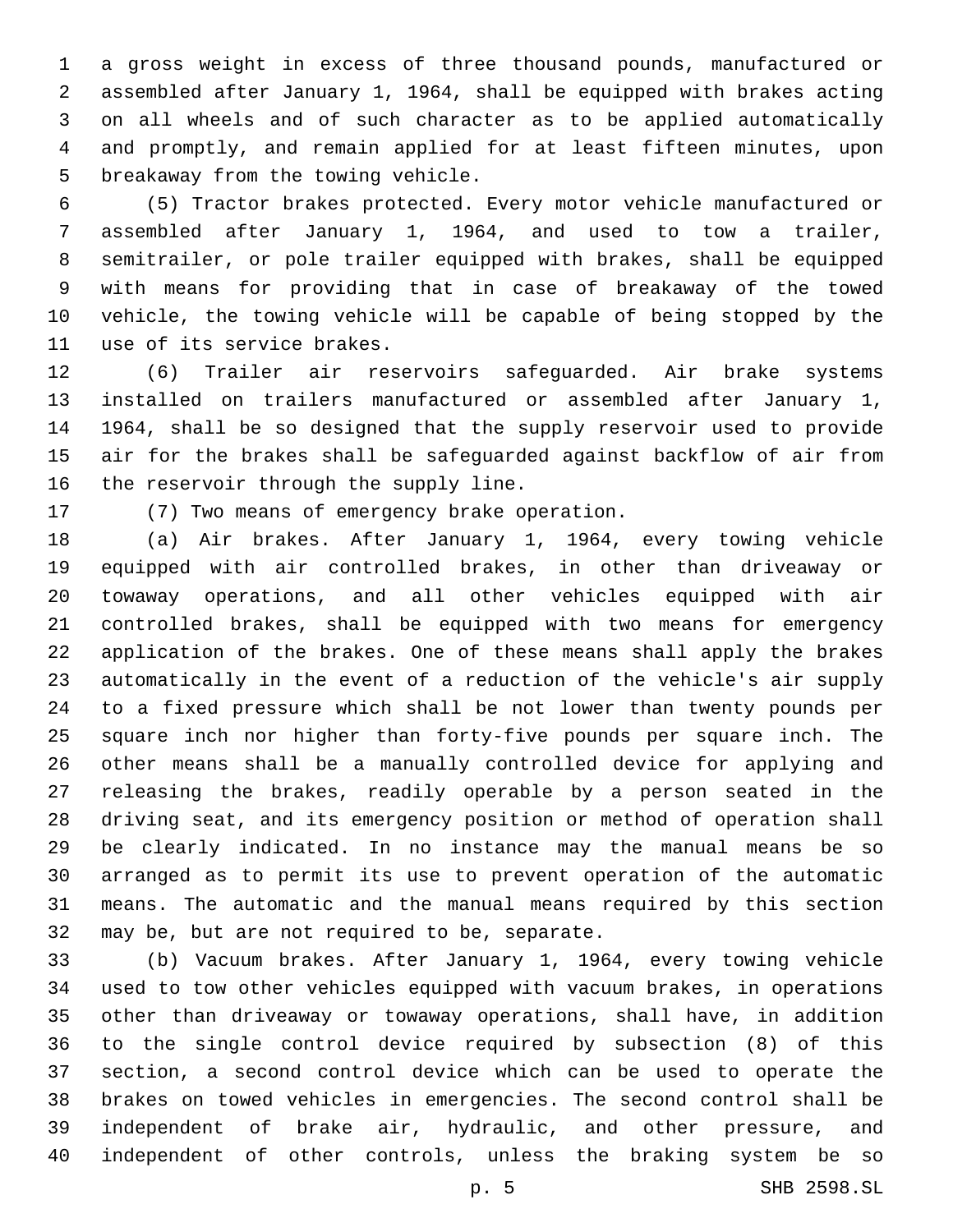arranged that failure of the pressure upon which the second control depends will cause the towed vehicle brakes to be applied automatically. The second control is not required to provide modulated braking.4

 (8) Single control to operate all brakes. After January 1, 1964, every motor vehicle, trailer, semitrailer, and pole trailer, and every combination of such vehicles, equipped with brakes shall have the braking system so arranged that one control device can be used to operate all service brakes. This requirement does not prohibit vehicles from being equipped with an additional control device to be used to operate brakes on the towed vehicles. This regulation does not apply to driveaway or towaway operations unless the brakes on the individual vehicles are designed to be operated by a single control 14 in the towing vehicle.

15 (9) Reservoir capacity and check valve.

 (a) Air brakes. Every bus, truck, or truck tractor with air operated brakes shall be equipped with at least one reservoir sufficient to insure that, when fully charged to the maximum pressure as regulated by the air compressor governor cut-out setting, a full service brake application may be made without lowering such reservoir pressure by more than twenty percent. Each reservoir shall be provided with means for readily draining accumulated oil or water.

 (b) Vacuum brakes. After January 1, 1964, every truck with three or more axles equipped with vacuum assistor type brakes and every truck tractor and truck used for towing a vehicle equipped with vacuum brakes shall be equipped with a reserve capacity or a vacuum reservoir sufficient to insure that, with the reserve capacity or reservoir fully charged and with the engine stopped, a full service brake application may be made without depleting the vacuum supply by 30 more than forty percent.

 (c) Reservoir safeguarded. All motor vehicles, trailers, semitrailers, and pole trailers, when equipped with air or vacuum reservoirs or reserve capacity as required by this section, shall have such reservoirs or reserve capacity so safeguarded by a check valve or equivalent device that in the event of failure or leakage in its connection to the source of compressed air or vacuum, the stored air or vacuum shall not be depleted by the leak or failure.

(10) Warning devices.38

 (a) Air brakes. Every bus, truck, or truck tractor using compressed air for the operation of its own brakes or the brakes on

p. 6 SHB 2598.SL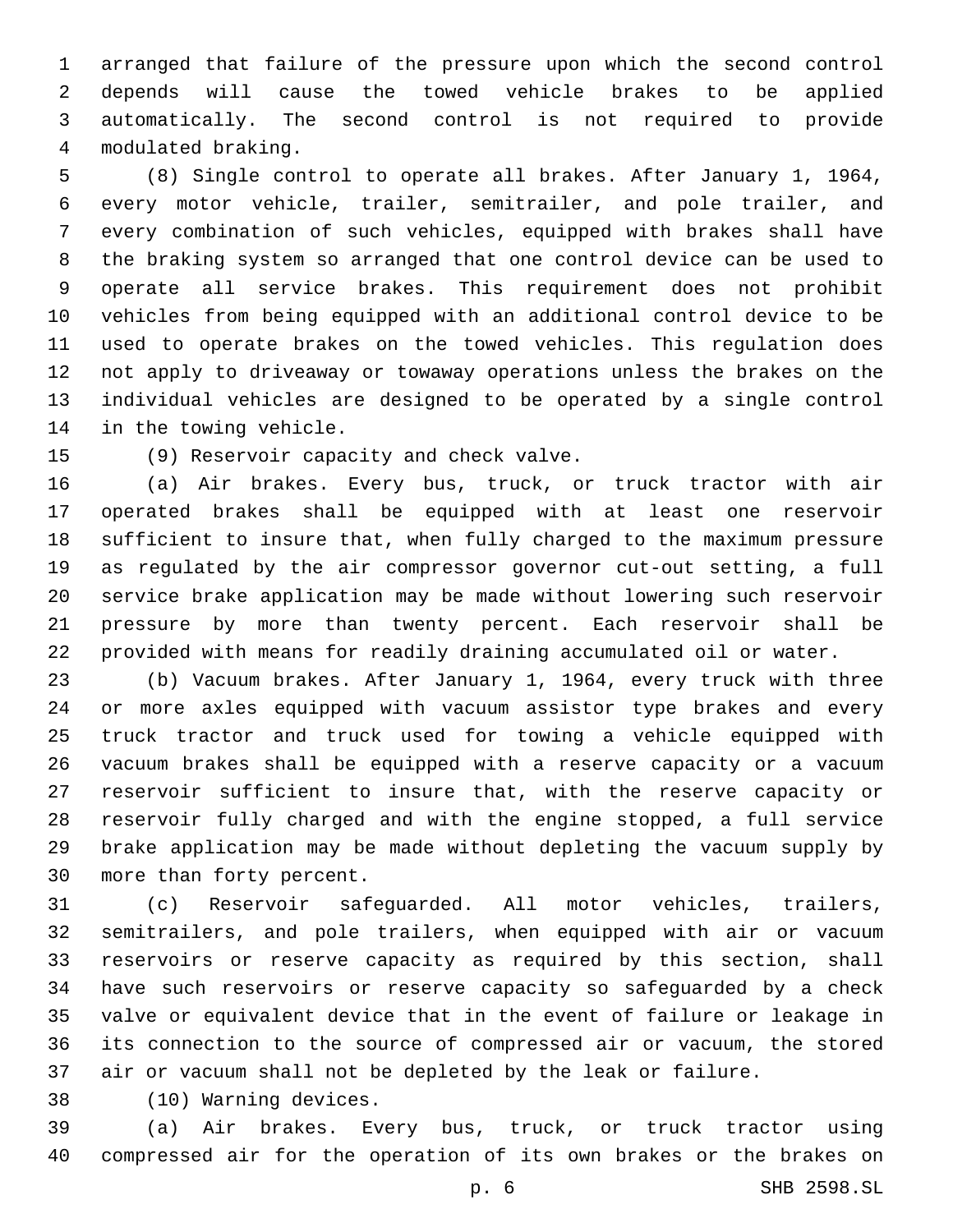any towed vehicle, shall be provided with a warning signal, other than a pressure gauge, readily audible or visible to the driver, which will operate at any time the primary supply air reservoir pressure of the vehicle is below fifty percent of the air compressor governor cut-out pressure. In addition, each such vehicle shall be equipped with a pressure gauge visible to the driver, which indicates in pounds per square inch the pressure available for braking.

 (b) Vacuum brakes. After January 1, 1964, every truck tractor and truck used for towing a vehicle equipped with vacuum operated brakes and every truck with three or more axles using vacuum in the operation of its brakes, except those in driveaway or towaway operations, shall be equipped with a warning signal, other than a gauge indicating vacuum, readily audible or visible to the driver, which will operate at any time the vacuum in the vehicle's supply reservoir or reserve capacity is less than eight inches of mercury.

 (c) Combination of warning devices. When a vehicle required to be equipped with a warning device is equipped with both air and vacuum power for the operation of its own brakes or the brakes on a towed vehicle, the warning devices may be, but are not required to be, combined into a single device which will serve both purposes. A gauge or gauges indicating pressure or vacuum shall not be deemed to be an 22 adequate means of satisfying this requirement.

 **Sec. 6.** RCW 46.37.500 and 1999 c 58 s 2 are each amended to read 24 as follows:

 (1) Except as authorized under subsection (2) of this section, no 26 person may operate any motor vehicle, trailer, cargo extension, or semitrailer that is not equipped with fenders, covers, flaps, or splash aprons adequate for minimizing the spray or splash of water or mud from the roadway to the rear of the vehicle. All such devices shall be as wide as the tires behind which they are mounted and extend downward at least to the center of the axle.

 (2) A motor vehicle that is not less than forty years old or a street rod vehicle that is owned and operated primarily as a collector's item need not be equipped with fenders when the vehicle is used and driven during fair weather on well-maintained, hard-36 surfaced roads.

 **Sec. 7.** RCW 46.44.037 and 2011 c 230 s 1 are each amended to 38 read as follows: